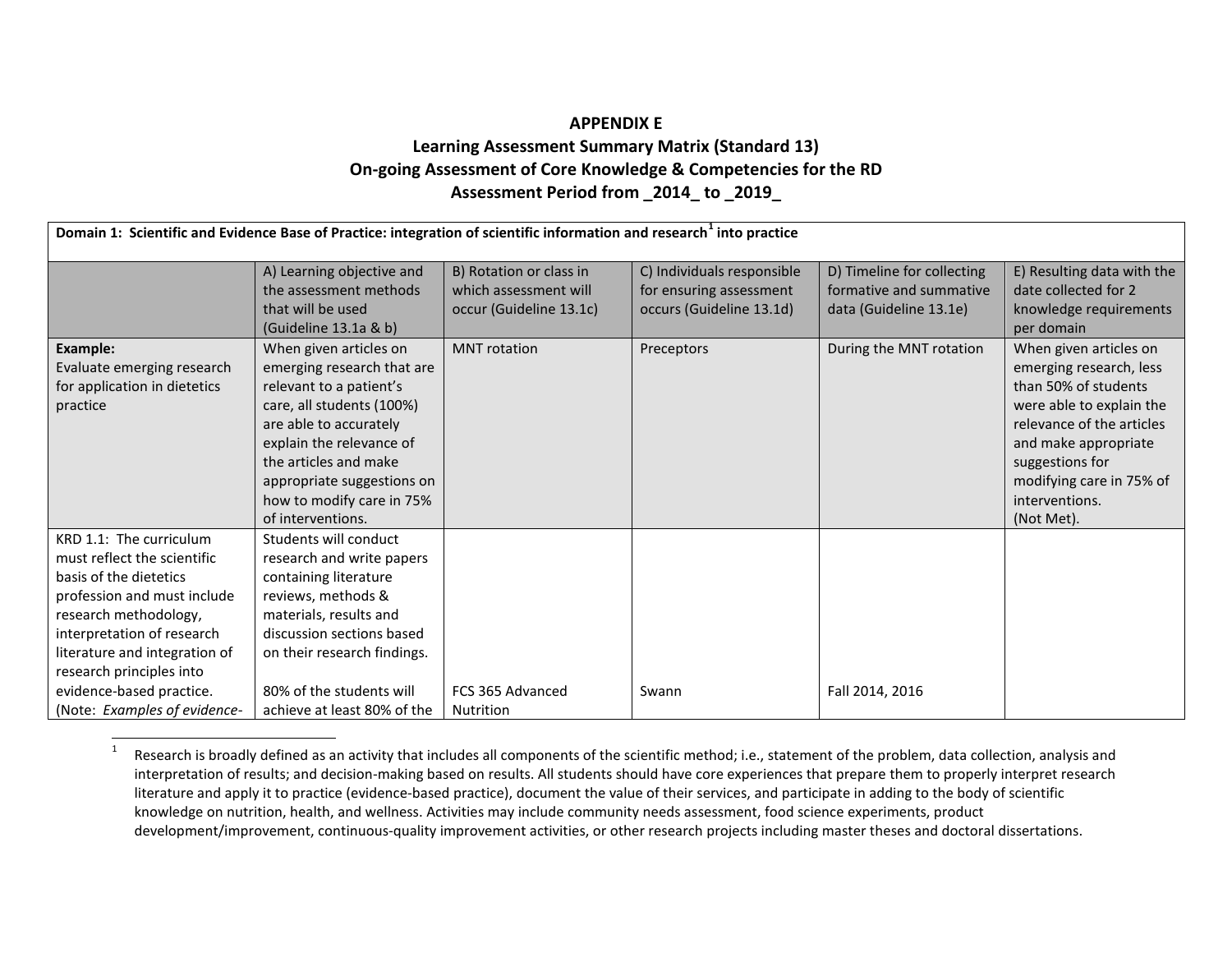| based guidelines and<br>protocols include the<br>Academy's Evidence Analysis<br>Library and Evidence-based<br><b>Nutrition Practice Guidelines,</b><br>the Cochrane Database of  | assigned points on the<br>introduction section of the<br>paper that involves<br>locating, interpreting and<br>evaluating research<br>literature.              |                                                                                |                            |                            |                                      |
|----------------------------------------------------------------------------------------------------------------------------------------------------------------------------------|---------------------------------------------------------------------------------------------------------------------------------------------------------------|--------------------------------------------------------------------------------|----------------------------|----------------------------|--------------------------------------|
| Systematic Reviews and the<br>U.S. Department of Health<br>and Human Services, Agency<br>for Healthcare Research and<br>Quality, National Guideline<br>Clearinghouse Web sites.) | 80% of students will earn<br>at least an 80% on their<br>research paper after<br>developing and testing a<br>new product in Food<br>Science.                  | FCS 455 Food Science                                                           | Swann                      | Spring 2015, 2017          |                                      |
|                                                                                                                                                                                  | 80% of students will earn ><br>80 pts of 100 on locating,<br>interpreting and writing<br>abstracts on nutrition<br>research conducted across<br>the lifespan. | FCS 335 Nutrition<br>Research through the<br>Lifecycle                         | Swann                      | Spring 2014, 2016          |                                      |
|                                                                                                                                                                                  |                                                                                                                                                               |                                                                                |                            |                            |                                      |
| Domain 2: Professional Practice Expectations: beliefs, values, attitudes and behaviors for the professional dietitian level of practice.                                         |                                                                                                                                                               |                                                                                |                            |                            |                                      |
|                                                                                                                                                                                  | A) Learning objective and                                                                                                                                     | B) Rotation or class in                                                        | C) Individuals responsible | D) Timeline for collecting | E) Resulting data with the           |
|                                                                                                                                                                                  | the assessment methods                                                                                                                                        | which assessment will                                                          | for ensuring assessment    | formative and summative    | date collected for 2                 |
|                                                                                                                                                                                  | that will be used<br>(Guideline 13.1a & b)                                                                                                                    | occur (Guideline 13.1c)                                                        | occurs (Guideline 13.1d)   | data (Guideline 13.1e)     | knowledge requirements<br>per domain |
| KRD 2.1: The curriculum<br>must include opportunities to<br>develop a variety of<br>communication skills<br>sufficient for entry into pre-                                       | 80% of students will earn ><br>40 of 50 points on an oral<br>report covering one<br>vitamin or mineral.                                                       | FCS 365 Advanced<br>Nutrition                                                  | Swann                      | Fall 2014, 2016            |                                      |
| professional practice. (Note:<br>Students must be able to<br>demonstrate effective and<br>professional oral and written<br>communication and<br>documentation.)                  | 80% of students will earn ><br>80% developing a nutrition<br>educational tool for a<br>community agency.                                                      | FCS 414 Practices in<br><b>Nutrition Education &amp;</b><br>Dietary Counseling | Wing-Peterson              | Spring 2014, 2016          |                                      |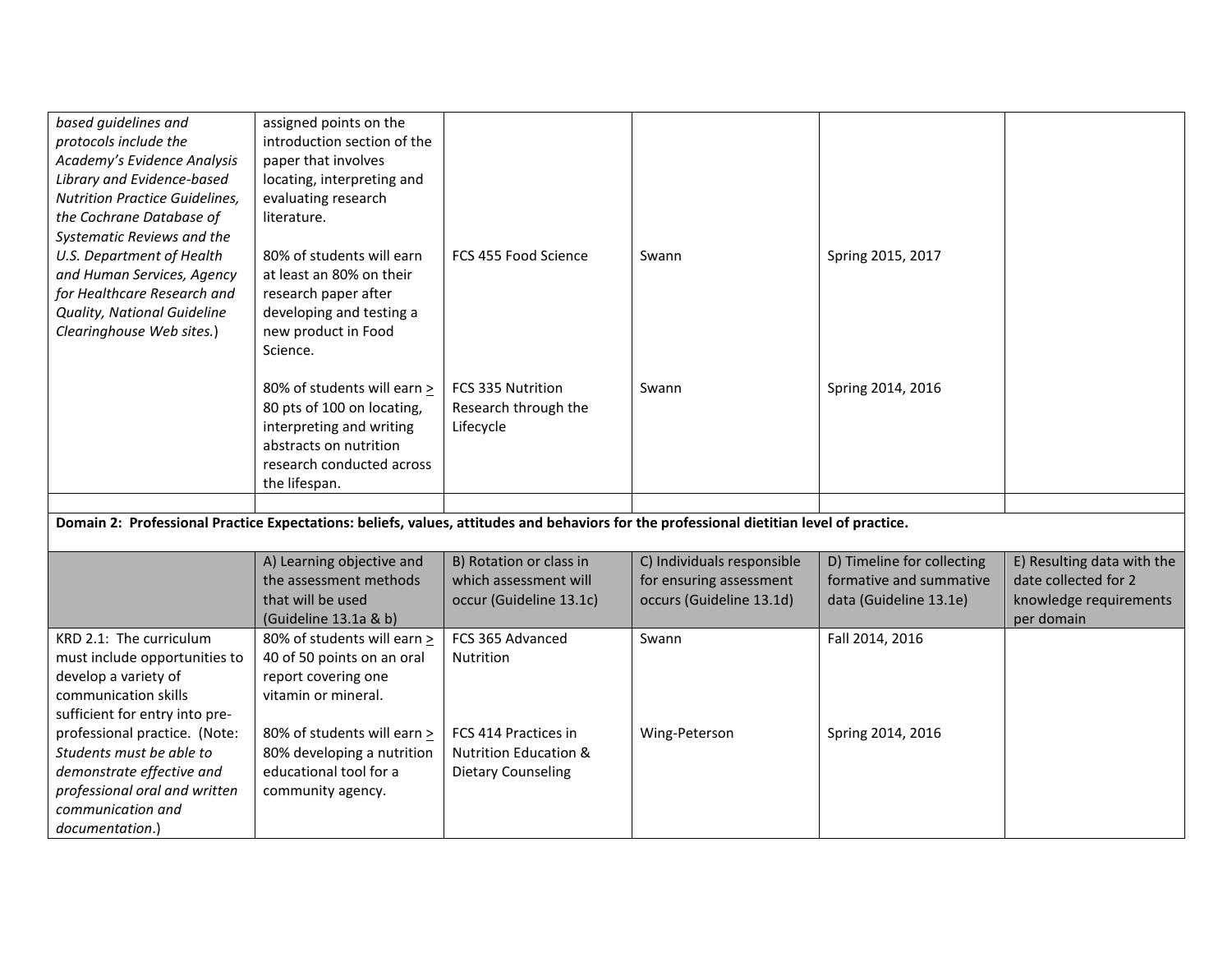| KRD 2.2: The curriculum<br>must provide principles and<br>techniques of effective<br>counseling methods. (Note:<br>Students must be able to<br>demonstrate counseling<br>techniques to facilitate<br>behavior change.)                                                                       | 80% of students will earn ><br>80% role playing<br>counseling techniques on<br>their video.                | FCS 414 Practices in<br><b>Nutrition Education &amp;</b><br>Dietary Counseling | Wing-Peterson                                                                     | Spring 2014, 2016                                                               |                                                                                            |
|----------------------------------------------------------------------------------------------------------------------------------------------------------------------------------------------------------------------------------------------------------------------------------------------|------------------------------------------------------------------------------------------------------------|--------------------------------------------------------------------------------|-----------------------------------------------------------------------------------|---------------------------------------------------------------------------------|--------------------------------------------------------------------------------------------|
| KRD 2.3: The curriculum<br>must include opportunities to<br>understand governance of<br>dietetics practice, such as the<br>Scope of Dietetics Practice<br>and the Code of Ethics for the<br>Profession of Dietetics; and<br>interdisciplinary relationships<br>in various practice settings. | 80% of students will earn<br>at least 32 of 40 points on<br>an ethical case study<br>assigned in MNT class | FCS 415/417 Medical<br><b>Nutrition Therapy</b>                                | Swann                                                                             | Spring 2015, 2016                                                               |                                                                                            |
| Domain 3: Clinical and Customer Services: development and delivery of information, products and services to individuals, groups and populations                                                                                                                                              |                                                                                                            |                                                                                |                                                                                   |                                                                                 |                                                                                            |
|                                                                                                                                                                                                                                                                                              |                                                                                                            |                                                                                |                                                                                   |                                                                                 |                                                                                            |
|                                                                                                                                                                                                                                                                                              | A) Learning objective and<br>the assessment methods<br>that will be used<br>(Guideline 13.1a & b)          | B) Rotation or class in<br>which assessment will<br>occur (Guideline 13.1c)    | C) Individuals responsible<br>for ensuring assessment<br>occurs (Guideline 13.1d) | D) Timeline for collecting<br>formative and summative<br>data (Guideline 13.1e) | E) Resulting data with the<br>date collected for 2<br>knowledge requirements<br>per domain |
| KRD 3.1: The curriculum<br>must reflect the principles of<br><b>Medical Nutrition Therapy</b><br>and the practice of the                                                                                                                                                                     | Students will complete 5<br>case studies, worth 40 pts<br>each during MNT class.                           |                                                                                |                                                                                   |                                                                                 |                                                                                            |
| nutrition care process,<br>including principles and<br>methods of assessment,<br>diagnosis, identification and                                                                                                                                                                               | 80% of students will earn ><br>32 of 40 pts on their $5^{th}$<br>case study.                               | FCS 415/417 Medical<br><b>Nutrition Therapy</b>                                | Swann                                                                             | Spring 2015, 2017                                                               |                                                                                            |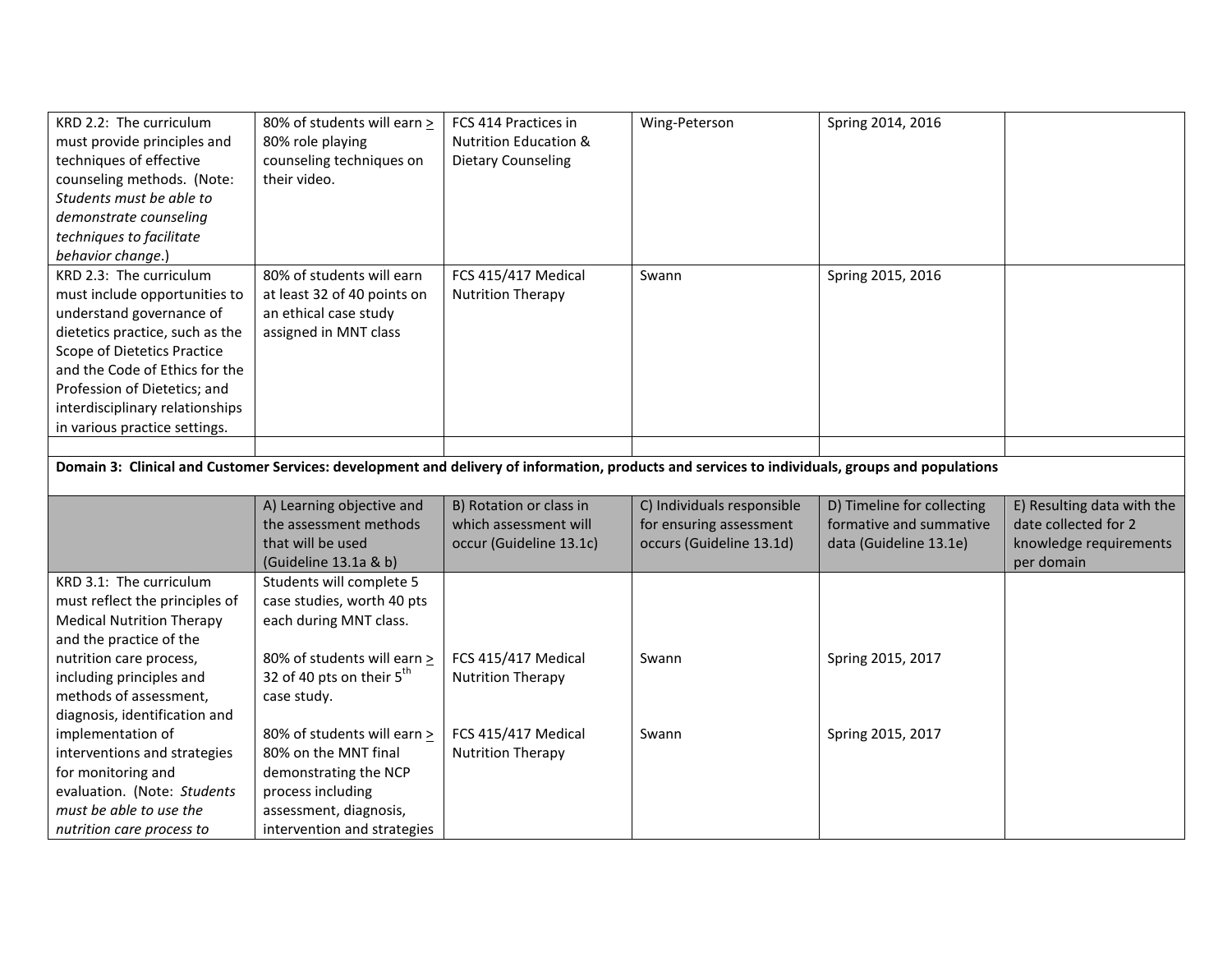| make decisions, to identify                                                                                                                                                        | for monitoring and            |                                  |                            |                            |                            |  |
|------------------------------------------------------------------------------------------------------------------------------------------------------------------------------------|-------------------------------|----------------------------------|----------------------------|----------------------------|----------------------------|--|
| nutrition-related problems                                                                                                                                                         | evaluation on final case      |                                  |                            |                            |                            |  |
| and determine and evaluate                                                                                                                                                         | studies.                      |                                  |                            |                            |                            |  |
| nutrition interventions.)                                                                                                                                                          |                               |                                  |                            |                            |                            |  |
| KRD 3.2: The curriculum                                                                                                                                                            | 80% of students will earn     | FCS 330/331 Community            | Wing-Peterson              | Fall 2015                  |                            |  |
| must include the role of                                                                                                                                                           | >80% on an assignment to      | <b>Nutrition and Practicum</b>   |                            |                            |                            |  |
| environment, food, nutrition                                                                                                                                                       | develop an educational        |                                  |                            |                            |                            |  |
| and lifestyle choices in health                                                                                                                                                    | piece for culturally diverse  |                                  |                            |                            |                            |  |
| promotion and disease                                                                                                                                                              | lay audiences, such as a      |                                  |                            |                            |                            |  |
| prevention. (Note: Students                                                                                                                                                        | group lesson plan or food-    |                                  |                            |                            |                            |  |
| must be able to develop                                                                                                                                                            | nutrition article.            |                                  |                            |                            |                            |  |
| interventions to affect change                                                                                                                                                     |                               |                                  |                            |                            |                            |  |
| and enhance wellness in                                                                                                                                                            | 80% of students will earn >   | FCS 414 Practices in             | Wing-Peterson              | Spring 2014, 2016          |                            |  |
| diverse individuals and                                                                                                                                                            | 80% developing a nutrition    | <b>Nutrition Education &amp;</b> |                            |                            |                            |  |
| groups.)                                                                                                                                                                           | educational tool for a        | Dietary Counseling               |                            |                            |                            |  |
|                                                                                                                                                                                    | community agency.             |                                  |                            |                            |                            |  |
| KRD 3.3: The curriculum                                                                                                                                                            | 80% of students will earn >   | FCS 414 Practices in             | Wing-Peterson              | Spring 2014, 2016          |                            |  |
| must include education and                                                                                                                                                         | 80% of points performing      | <b>Nutrition Education &amp;</b> |                            |                            |                            |  |
| behavior change theories and                                                                                                                                                       | role playing counseling       | <b>Dietary Counseling</b>        |                            |                            |                            |  |
| techniques. (Note: Students                                                                                                                                                        | techniques on their video     |                                  |                            |                            |                            |  |
| must be able to develop an                                                                                                                                                         |                               |                                  |                            |                            |                            |  |
| educational session or                                                                                                                                                             |                               |                                  |                            |                            |                            |  |
| program/educational                                                                                                                                                                |                               |                                  |                            |                            |                            |  |
| strategy for a target                                                                                                                                                              |                               |                                  |                            |                            |                            |  |
| population.)                                                                                                                                                                       |                               |                                  |                            |                            |                            |  |
|                                                                                                                                                                                    |                               |                                  |                            |                            |                            |  |
|                                                                                                                                                                                    |                               |                                  |                            |                            |                            |  |
| Domain 4: Practice Management and Use of Resources: strategic application of principles of management and systems in the provision of services to individuals and<br>organizations |                               |                                  |                            |                            |                            |  |
|                                                                                                                                                                                    |                               |                                  |                            |                            |                            |  |
|                                                                                                                                                                                    | A) Learning objective and     | B) Rotation or class in          | C) Individuals responsible | D) Timeline for collecting | E) Resulting data with the |  |
|                                                                                                                                                                                    | the assessment methods        | which assessment will            | for ensuring assessment    | formative and summative    | date collected for 2       |  |
|                                                                                                                                                                                    | that will be used             | occur (Guideline 13.1c)          | occurs (Guideline 13.1d)   | data (Guideline 13.1e)     | knowledge requirements     |  |
|                                                                                                                                                                                    | (Guideline 13.1a & b)         |                                  |                            |                            | per domain                 |  |
| KRD 4.1: The curriculum                                                                                                                                                            | Submit a restaurant layout    | FCS 435 Food Service and         | Wing-Peterson              | Spring 2015                | 100% (27 of 27) scored at  |  |
| must include management                                                                                                                                                            | & design project; 80% of      | <b>Production Management</b>     |                            |                            | least 80% on the project.  |  |
| and business theories and                                                                                                                                                          | students will earn $\geq$ 80% |                                  |                            |                            |                            |  |
| principles required to deliver                                                                                                                                                     | on the project.               |                                  |                            |                            |                            |  |
| programs and services.                                                                                                                                                             |                               |                                  |                            |                            |                            |  |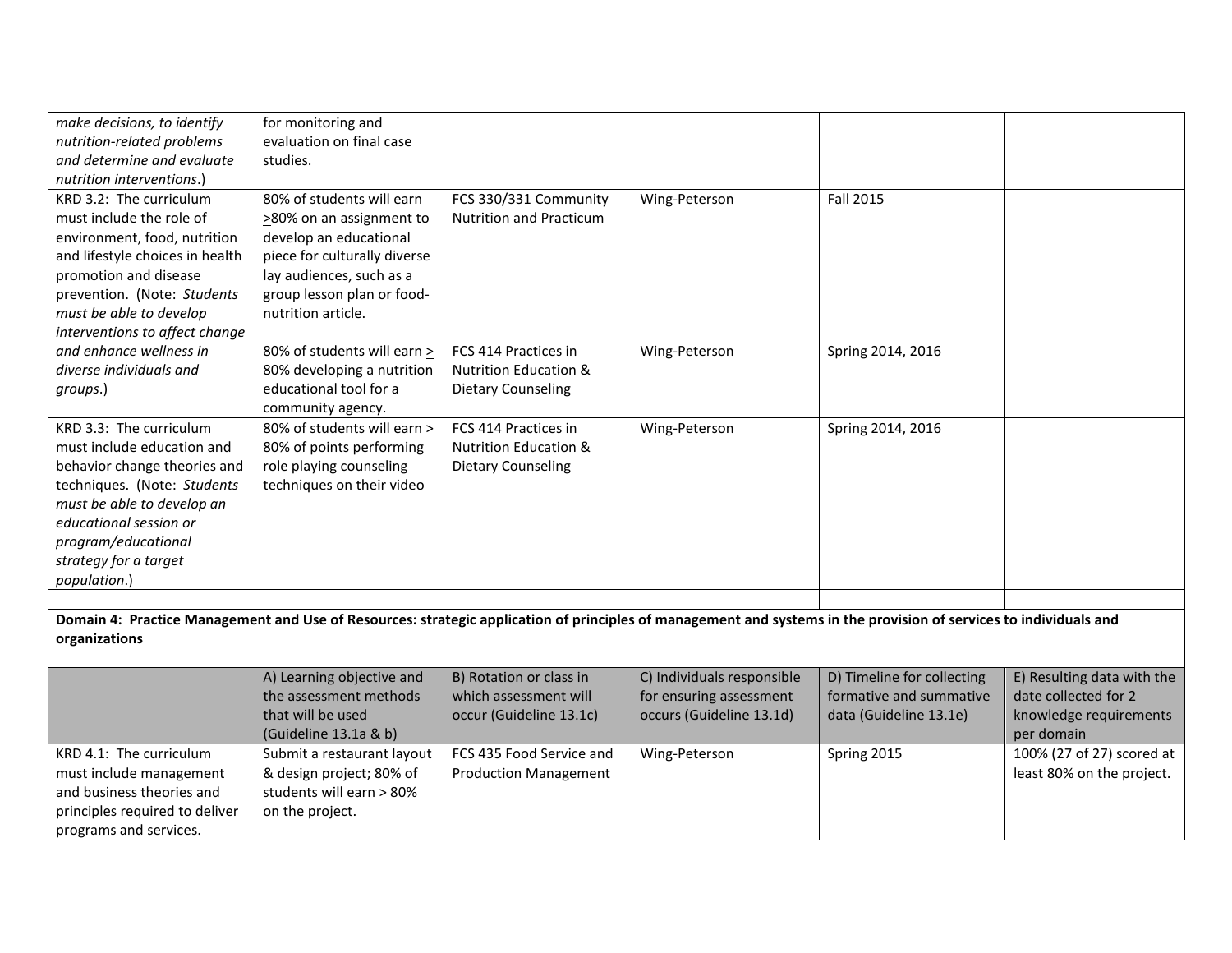| KRD 4.2: The curriculum          | Students are required to     | FCS 435 Food Service and       | Wing-Peterson | Spring 2015      | 89% (24 of 27) scored at  |
|----------------------------------|------------------------------|--------------------------------|---------------|------------------|---------------------------|
| must include content related     | do 10 rotations in the       | <b>Production Management</b>   |               |                  | least 160 pts of 200 on   |
| to quality management of         | campus cafeteria and         |                                |               |                  | their rotation reflection |
| food and nutrition services.     | kitchen. 80% will earn >     |                                |               |                  | papers.                   |
|                                  | 80% on reflection papers     |                                |               |                  |                           |
|                                  | after each rotation.         |                                |               |                  |                           |
| KRD 4.3: The curriculum          | Students will write an       | FCS 330/330 Community          | Wing-Peterson | <b>Fall 2015</b> |                           |
| must include the                 | advocacy letter and 80%      | <b>Nutrition and Practicum</b> |               |                  |                           |
| fundamentals of public policy,   | will earn $\geq 80\%$ on the |                                |               |                  |                           |
| including the legislative and    | project.                     |                                |               |                  |                           |
| regulatory basis of dietetics    |                              |                                |               |                  |                           |
| practice. (Note: Students        |                              |                                |               |                  |                           |
| must be able to explain the      |                              |                                |               |                  |                           |
| impact of a public policy        |                              |                                |               |                  |                           |
| position on dietetics practice.) |                              |                                |               |                  |                           |
| KRD 4.4: The curriculum          |                              |                                |               |                  |                           |
| must include content related     |                              |                                |               |                  |                           |
| to health care systems.          |                              |                                |               |                  |                           |
| (Note: Students must be able     |                              |                                |               |                  |                           |
| to explain the impact of         |                              |                                |               |                  |                           |
| health care policy and           |                              |                                |               |                  |                           |
| different health care delivery   |                              |                                |               |                  |                           |
| systems on food and nutrition    |                              |                                |               |                  |                           |
| services.)                       |                              |                                |               |                  |                           |
| KRD 4.5: The curriculum          |                              |                                |               |                  |                           |
| must include content related     |                              |                                |               |                  |                           |
| to coding and billing of         |                              |                                |               |                  |                           |
| dietetics/nutrition services to  |                              |                                |               |                  |                           |
| obtain reimbursement for         |                              |                                |               |                  |                           |
| services from public or          |                              |                                |               |                  |                           |
| private insurers                 |                              |                                |               |                  |                           |
|                                  |                              |                                |               |                  |                           |

**Domain 5: Support Knowledge: knowledge underlying the requirements specified above.**

KRD 5.1: The food and food systems foundation of the dietetics profession must be evident in the curriculum. Course content must include the principles of food science and food systems, techniques of food preparation and application to the development, modification and evaluation of recipes, menus and food products acceptable to diverse groups.

KRD 5.2: The physical and biological science foundation of the dietetics profession must be evident in the curriculum. Course content must include organic chemistry,